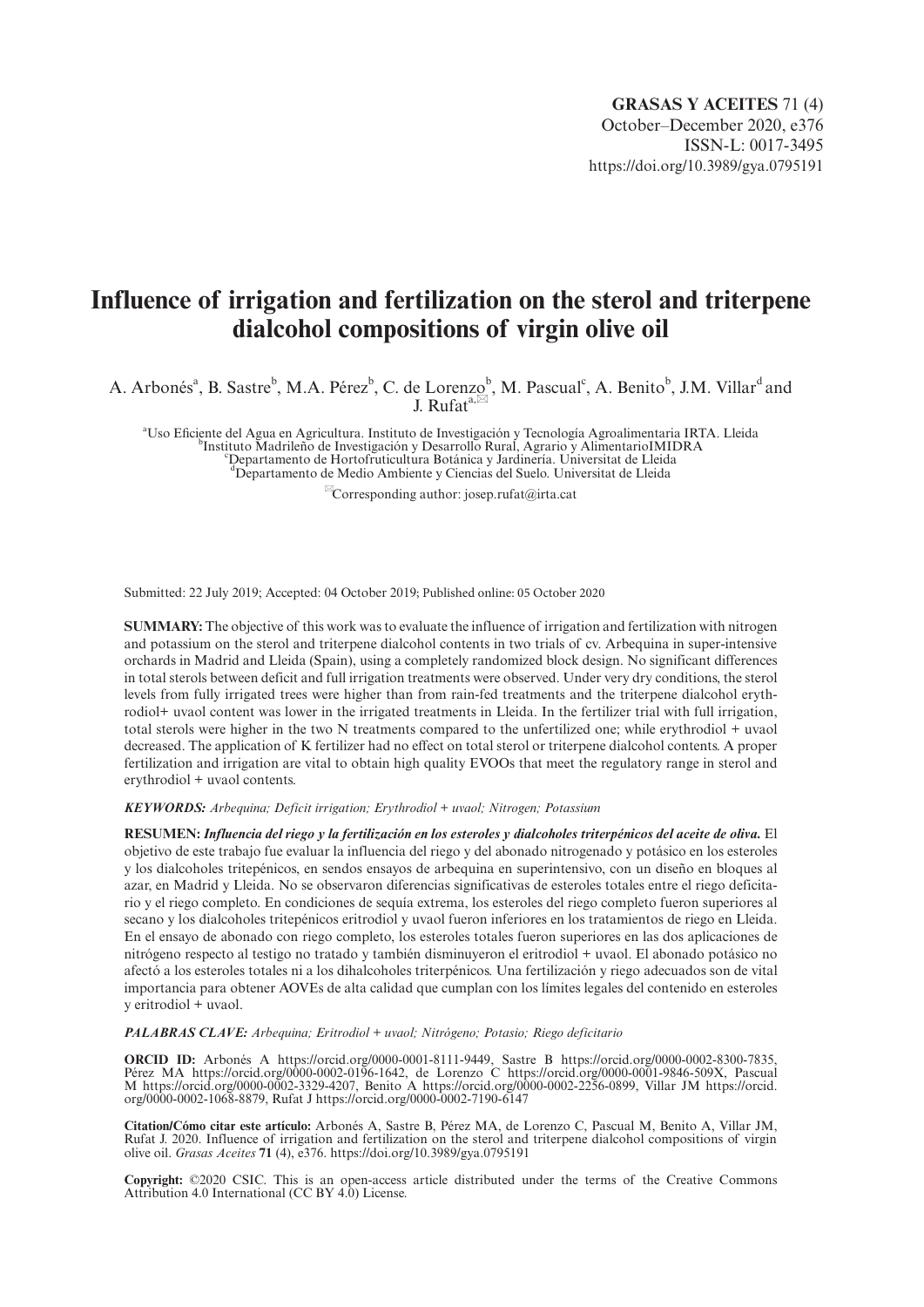## **1. INTRODUCTION**

The content and composition of phytosterols are related to both oil quality and purity, with limits established in European and international regulations (EEC 2568/91; International Olive Council, 2016). These compounds are affected mainly by the variety (Kycyk *et al*., 2016; Guillaume *et al*., 2012) and maturity index of the olives (Gutiérrez *et al*., 1999; Fernández-Cuesta *et al*., 2013; Fuentes de Mendoza *et al*., 2013), as well as by the edaphoclimatic conditions of the plot and the characteristics of the harvest year (Aparicio and Luna, 2002; Uceda *et al*., 2008; Mailer *et al*., 2010). Post-harvest factors and the technological processes used in the oil production also have an influence (Guillaume *et al*., 2012).

In some cases, extra virgin olive oils (EVOO) have been found to not comply with these limits, though not because of a lack of purity but rather due to their intrinsic characteristics or agronomic management. Thus, the EVOO of the Cornicabra, Morrut, Corniche, Barnea and Benizal varieties exceed the statutory 4% of campesterol content (Salvador *et al*., 2001; Kycyk *et al*., 2016; Mailer *et al*., 2010). In some years, Empeltre oils have been found to exceed 0.6% Δ-7-stigmatenol (Gracia *et al*., 2009) and those of Cornezuelo the 0.5% cholesterol limit (Sánchez Casas *et al*., 2004). In other cases, the oils do not reach the minimum total sterol content of  $1000 \text{ mg} \cdot \text{kg}^{-1}$ , as reported for the Benizal variety (Pardo *et al*., 2013); while Morrut did not reach the official limit 93% requirement for apparent β-sitosterol (Kycyk *et al*., 2016).

Unlike the effect of variety and year on the composition of sterols, agronomic factors have been poorly studied (Rallo *et al*., 2018). The estimated heritability for concentrations of apparent β-sitosterol and Δ-5-avenasterol shows low values at the beginning of olive maturation, indicating a high environmental influence on these characters at the beginning of fruit development (León *et al*., 2015).

In previous studies, the response to irrigation has not shown a clear trend. In an Arbequina trial in Aragón with three irrigation and one dry-land treatments, no significant differences were found in total sterol content or composition (Faci *et al*., 2002). In California, in a super-intensive trial of Arbequina with seven linearly increasing doses of water, irrigation showed positive effects on the sterols in extreme treatments, but with inconsistent results between years (Berenguer *et al*., 2006). However, in a trial in Victoria, Australia with three varieties and three irrigation levels in the period of oil accumulation it was observed that stigmasterol and Δ-7-stigmatenol contents decreased with the highest irrigation application; while apparent β-sitosterol increased (Guillaume *et al*., 2012).

As for the effect of fertilization on sterols, no significant differences were observed in total sterols with the application of nitrogen and phosphorus in a rain-fed crop (Jordão *et al*., 2010), nor with foliar applications in an irrigated crop (Tekaya *et al*., 2013).

In addition, the levels of triterpene dialcohols erythrodiol and uvaol are clearly affected by the variety (Sánchez Casas *et al*., 2004) and processing conditions (Guillaume *et al*., 2012). The variety Verdial de Huevar has a high erythrodiol content (Aparicio and Luna 2002). Lechín de Granada, Cornicabra and Verdial de Badajoz (Allouche *et al*., 2009) have high erythrodiol and uvaol contents. In terms of irrigation treatments, a significantly higher erythrodiol content was observed with reduced irrigation doses in super-intensive Arbequina (Berenguer *et al*., 2006), although there were no differences with the deficit application during the oil accumulation period (Guillaume *et al*., 2012).

The objective of this study was to evaluate the influence of different irrigation treatments and the application of nitrogen and potassium on sterol composition and triterpene dialcohols erythrodiol + uvaol content in Arbequina virgin olive oil grown under super-intensive conditions.

## **2. MATERIALS AND METHODS**

Irrigation and nutrition trials were initiated in Lleida in 2013, and irrigation trials in Madrid in 2014. This study presents the data from the oils obtained in 2015 and 2016 in Lleida and Madrid.

The Lleida trials were carried out in two plots in the Garrigues Denomination of Origin region: in a traditional Arbequina dry-land plantation in Maials, spaced 10 x 10 m 100 olive trees ha<sup>-1</sup> and in a super-intensive plantation of Arbequina in Torres de Segre, Lleida, with spacing of 4.5 x 2.2 m for 1010 olive trees·ha-1 (Rufat *et al*., 2014). The annual rainfall in 2015 was 249 mm (13 mm from  $1<sup>st</sup>$  September to harvest), which is well below the average for the area of 350 mm and 383 mm in 2016 (132 mm from 1<sup>st</sup> September to harvest). Harvest dates were 23<sup>rd</sup> October in 2015 and  $29<sup>th</sup>$  November in 2016. The soils are calcareous, loamy-silty textured, moderately deep and with a 1.5% organic matter content in Torres de Segre and loam textured with a 1.4% organic matter content in Maials.

In the full irrigation treatment T-100, 100% of the water needs throughout the year were met following the water balance method (Allen *et al*., 1998); while in the regulated deficit irrigation RDI-0.4 40% of water needs were applied in July and August and 100% during the rest of the year. The T-100 treatment was irrigated with an average of  $4100 \text{ m}^3 \cdot \text{ha}^{-1} \cdot \text{year}^{-1}$ and the RDI-0.4 with  $3210 \text{ m}^3 \cdot \text{ha}^{-1} \cdot \text{year}^{-1}$ . The ET0, determined according to the Penman-Monteith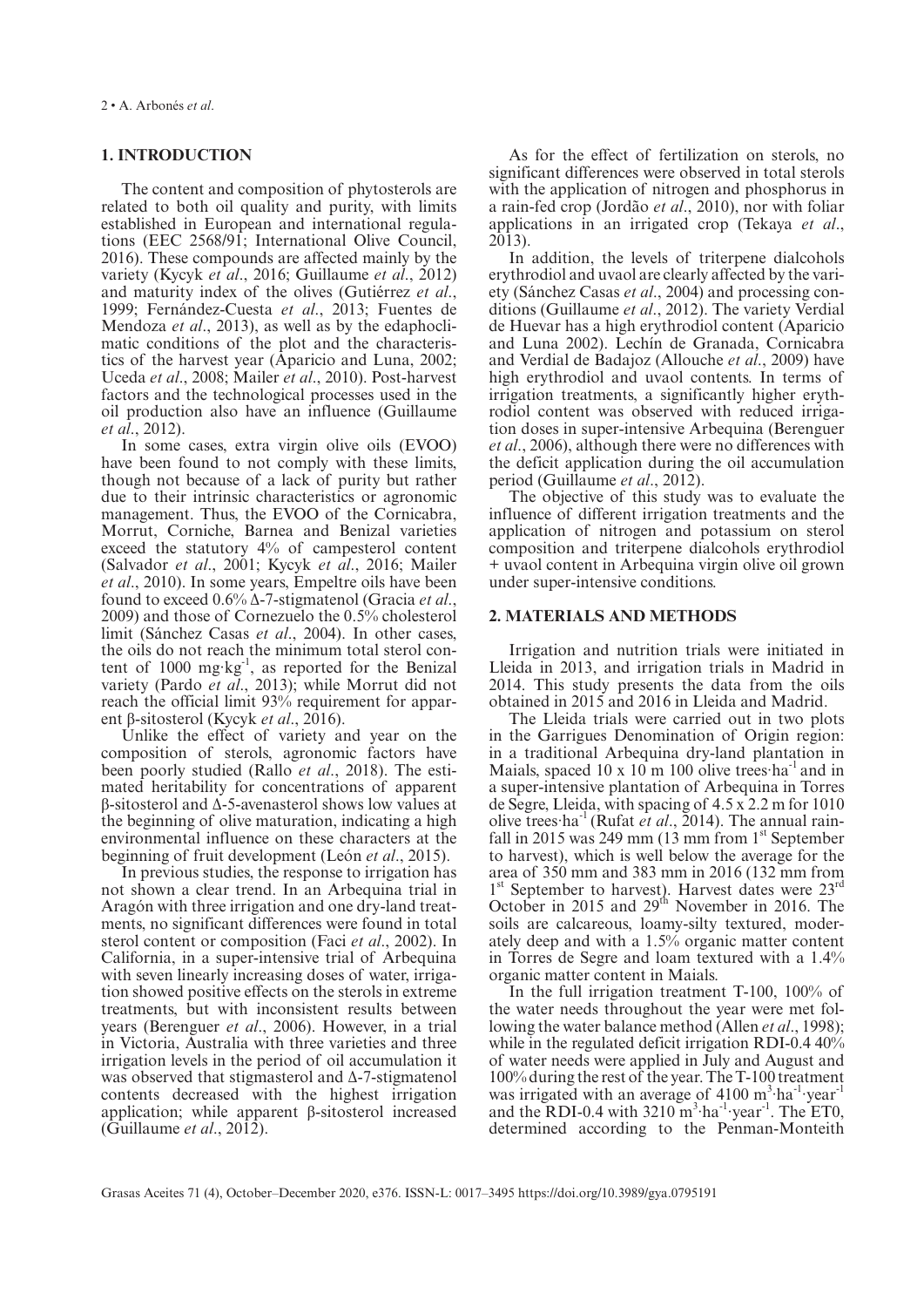method (Allen *et al*., 1998), was 1110 mm in 2015 and 1068 mm in 2016.

In the fertilizer trials in Torres de Segre, all treatments were fully irrigated (T-100) and four fertilizer treatments were applied: one without application of nitrogen or potassium N-0, K-0; a second without nitrogen and with the application of  $100 \text{ kg} \cdot \text{ha}^{-1}$  of potassium N-0, K-100; a third with 50 kg·ha<sup>-1</sup> of nitrogen and  $100 \text{ kg} \cdot \text{ha}^{-1}$  of potassium N-50, K-100; and a fourth with the application of  $100 \text{ kg} \cdot \text{ha}^{-1}$  of nitrogen and 100 of potassium N-100, K-100. A randomized block design with four repetitions per treatment was used. Under the conditions of the Torres de Segre test, the annual average N contribution by the system mineralization, organic matter, irrigation water and rain amounted to 55 kg of N·ha-1 ·year -1 (Belguerri *et al*., 2016).

The Madrid trial was located between the municipalities of Aranjuez and Colmenar de Oreja. The ET0 was 1334 and 1467 mm and the annual precipitation was 247 mm (36 mm from  $1<sup>st</sup>$  September to harvest) and 450 mm (80 mm from  $1<sup>st</sup>$  September to harvest) in 2015 and 2016, respectively. The soil had 1% of organic matter, loam texture and limestone accumulation from 14 cm. The same irrigation treatments were applied as in Torres de Segre: T-100 and RDI-0.4, in a super-intensive Arbequina plantation, with spacing of 3.75 x 1.8 m for 1481 trees ha<sup>-1</sup>. The same experimental design was established as in Torres de Segre. The average irrigation water applied for T-100 and RDI-0.4 was 5280 and 3750  $\text{m}^3 \cdot \text{ha}^{-1} \cdot \text{year}^{-1}$ .

Olive oil samples were obtained using the Abencor system (MC2 Ingenierias y Sistemas) and stored at 5 ºC for further analysis. The analyses of sterol composition and triterpene dialcoholserythrodiol and uvaol were performed by elementary plot, with three repetitions for each treatment, according to the official methods described in The European Commission Regulation 2568/91(EEC,1991). Only one sample for the treatment N-0, K-100 in 2016 could be analyzed.

The statistical analysis of the results was carried out using the JMP-SAS and SPSS 21 programs, using the Tukey test for the separation of means  $p \le 0.05$ . Both ANOVA and multiple variance analyses (MANOVA) and simple linear regressions with the most important variables were performed.

## **3. RESULTS**

### **3.1. Effect of irrigation on composition of sterols and triterpene dialcohols**

The rain-fed fruits from the Lleida trials had a higher maturity index than those from the irrigated treatments. In Lleida, olives were harvested on October  $23<sup>rd</sup>$  with a maturity index above 3.5, which

was very high for Arbequina and one month ahead of the usual date. In Madrid, harvesting took place on October  $26<sup>th</sup>$  with a maturity index of 3.4. The 2016 season had a high crop load in Lleida, with harvesting taking place on November 29<sup>th</sup> with a maturity index of 1.4 in the irrigated and 2.5 in the rain-fed treatments. Harvesting in Madrid was on November  $7<sup>th</sup>$  with a maturity index of 3.0 (Table 1). Significant differences were found in total sterol content in Lleida in 2015, which was a very dry year, especially in the period of oil accumulation. The rain-fed oil had 25% less sterols than the T-100. For the rest of the trials and years, there were no significant differences.

The sterol composition of the oils from Lleida was only affected for stigmasterol in 2015 (Table 1), showing higher values for irrigated than rain-fed treatments. This trend was maintained in 2016. For campestanol, the contents were significantly higher in the rain-fed treatments in 2016, though no differences were found in 2015. Campesterol levels in Madrid in 2015 were significantly higher in the RDI-0.4 than in the T-100 treatments; while the content of apparent β-sitosterol was higher in T-100 than in RDI-0.4. In both cases in 2016, there were no significant differences. The rest of the percentages in the composition of regulated sterols did not present significant differences in any of the locations.

The triterpene dialcohols, in Lleida in 2015, decreased significantly in the two irrigation treatments compared to the rain-fed one. There were no significant differences between the two irrigation treatments. The percentages of uvaol and erythrodiol followed the same trend with irrigation in both Madrid and Lleida in 2016 (Table 1).

## **3.2. Effect of nitrogen and potassium on sterol composition and triterpene dialcohols**

The results of this trial by year, N and K doses are presented in Table 2. Leaf nitrogen, phosphorus and potassium contents were adequate. In the case of leaf N content, higher values were obtained from the N application treatments.

The results of the MANOVA, with the levels of N, K and year as independent variables, are shown in Table 3. No significant differences were obtained for the maturity index between treatments, although it was higher in 2015. Pearson's correlations were made between maturity index and total and sterol compounds. There was only a significant correlation among the maturity index with total sterols ( $r = 0.566$ ,  $p = 0.009$ ); with apparent β-sitosterol ( $r = -0.497$ ,  $p = 0.026$ ); and with  $Δ7$ -Avenasterol (r = 0.729, p = 0.001).

The treatments with  $\overrightarrow{N}$  application N-50 and N-100 contained about 25% more total sterols than the treatment without N application N-0, with no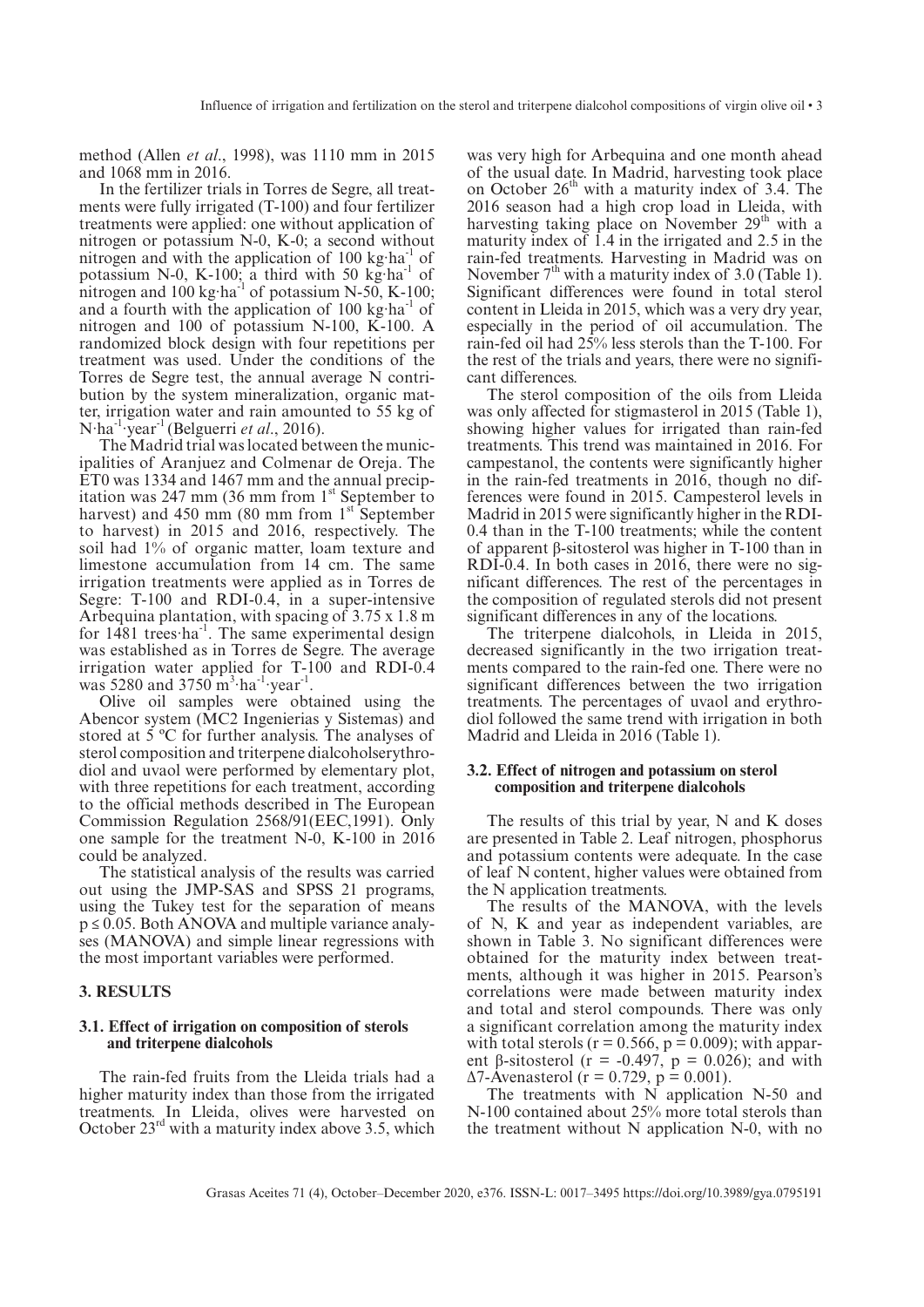| <b>Season</b>                                                                                                                                                                                                                                                                                                                             |                   |                   | 2015               |                    |                      |                    |                      | 2016                          |                          |                          |
|-------------------------------------------------------------------------------------------------------------------------------------------------------------------------------------------------------------------------------------------------------------------------------------------------------------------------------------------|-------------------|-------------------|--------------------|--------------------|----------------------|--------------------|----------------------|-------------------------------|--------------------------|--------------------------|
| Location                                                                                                                                                                                                                                                                                                                                  | Madrid            |                   |                    | Lleida             |                      | Madrid             |                      |                               | Lleida                   |                          |
| Irrigation treatment                                                                                                                                                                                                                                                                                                                      | RDI-0.4           | $T-100$           | Rainfed            | RDI-0.4            | $T-100$              | RDI-0.4            | $T-100$              | Rainfed                       | RDI-0.4                  | $T-100$                  |
| Maturity index                                                                                                                                                                                                                                                                                                                            | $3.6 \pm 0.5$ a   | $3.2 \pm 0.2$ a   | 5.4 $\pm$ 0.2 a    | $4.7 \pm 0.6$ ab   | $3.8 + 0.9$ b        | $2.9 \pm .5$ a     | ದ<br>$3.1 \pm 0.4$   | $2.5 \pm 0.6$ a               | $1.4 \pm 0.3$ b          | $1.4 \pm 0.5$ b          |
| Total sterols ppm                                                                                                                                                                                                                                                                                                                         | $950 \pm 20$ a    | $997 \pm 35$ a    | $1130 \pm 53 b$    | $1367 \pm 117$ ab  | ದ<br>1480±169        | $842 \pm 29$ a     | ದ<br>802±28          | ದ<br>$1211 \pm 29$            | $1205 \pm 121$ a         | 1189±86 a                |
| Cholesterol%                                                                                                                                                                                                                                                                                                                              | $0.30 \pm 0.10$ a | $0.20 \pm 0.00$ a | $0.20 \pm 0.10$ a  | $0.13 \pm 0.50$ a  | $0.15 \pm 0.10$ a    | $0.23 \pm 0.06$ a  | ದ<br>$0.35 \pm 0.07$ | $0.13 \pm 0.06$ a             | $0.20 \pm 0.09$ a        | $0.18 + 0.10a$           |
| Brasica<br>sterol $\%$                                                                                                                                                                                                                                                                                                                    | $0.10 \pm 0.00$ a | $0.10 + 0.00$ a   | $0.10 \pm 0.00$ a  | $0.10 \pm 0.00$ a  | $0.10 \pm 0.00$ a    | $0.10 \pm 0.00$ a  | $0.10 \pm 0.00$ a    | $0.10 \pm 0.00$ a             | $0.10 \pm 0.00$ a        | $0.10 \pm 0.00$ a        |
| Cholesterol <sup>9</sup> / <sub>0</sub><br>24-Methylene                                                                                                                                                                                                                                                                                   | $0.10 \pm 0.00$ a | $0.10 \pm 0.00$ a | $0.10 \pm 0.00$ a  | $0.10 \pm 0.00$ a  | $0.10 \pm 0.00$ a    | $0.10 \pm 0.00$ a  | $0.10 \pm 0.00$ a    | $0.10 \pm 0.00$ a             | $0.13 \pm 0.05$ a        | $0.10 \pm 0.00 a$        |
| Campesterol $\%$                                                                                                                                                                                                                                                                                                                          | $3.57 \pm 0.06$ a | $3.33\pm0.06$ b   | $3.13 \pm 0.15$ a  | $3.28 \pm 0.12$ a  | $3.30 \pm 0.16$ a    | $3.87 \pm 0.06$ a  | ದ<br>$3.80 \pm 0.14$ | $3.53 \pm 0.06$ a             | $3.58 \pm 0.15$ a        | $3.45 \pm 0.10$ a        |
| Campestanol <sup>9</sup> / <sub>0</sub>                                                                                                                                                                                                                                                                                                   | $0.10 + 0.00$ a   | $0.10 + 0.00$ a   | $0.10 \pm 0.00$ a  | $0.10 \pm 0.00$ a  | ದ<br>$0.13 \pm 0.05$ | $0.10 \pm 0.00$ a  | $0.10 \pm 0.00$ a    | $0.17 \pm 0.06$ a             | 0.101000                 | 0.1010.006               |
| Stigmasterol %                                                                                                                                                                                                                                                                                                                            | $0.80 \pm 0.00$ a | $0.80 \pm 0.00$ a | $0.47 + 0.12$ b    | $0.73 \pm 0.08$ a  | $0.73 \pm 0.05$ a    | $0.93 \pm 0.12$ a  | ದ<br>$0.85 \pm 0.07$ | $0.63 \pm 0.06$ a             | $0.72 \pm 0.04$ a        | $0.75 \pm 0.13$ a        |
| A7-Campesterol %                                                                                                                                                                                                                                                                                                                          | $0.10 + 0.00$ a   | $0.10 + 0.00$ a   | $0.10 \pm 0.00$ a  | $0.10 + 0.00$      | $0.10 \pm 0.00$ a    | $0.17\pm0.06$ a    | ß<br>$0.10 + 0.00$   | $0.10 \pm 0.00$ a             | $0.10 \pm 0.00$ a        | $0.10 \pm 0.00$ a        |
| Apparent $\beta$ -Sitosterol                                                                                                                                                                                                                                                                                                              | 94.17±0.15 b      | 94.57±0.06 a      | $95.10 \pm 0.10 a$ | 94.78 $\pm$ 0.23 a | 94.80±0.12 a         | $93.70 \pm 0.20$ a | 93.70 $\pm$ 0.28 a   | 94.83±0.12 a                  | $\epsilon$<br>94.85±0.14 | $\epsilon$<br>94.95±0.13 |
| A7-Stigmastenol %                                                                                                                                                                                                                                                                                                                         | $0.33 \pm 0.06$ a | $0.36 \pm 0.06$ a | $0.20 \pm 0.00$ a  | $0.25 \pm 0.19$ a  | $0.13 \pm 0.05$ a    | $0.27 \pm 0.06$ a  | ß<br>$0.35 \pm 0.07$ | $0.10 \pm 0.00$               | $0.12 \pm 0.04$          | $0.10 + 0.00$            |
| A7-Avenasterol %                                                                                                                                                                                                                                                                                                                          | $0.77 \pm 0.06$ a | $0.67 \pm 0.06$ a | $0.63 \pm 0.06$ a  | $0.55 \pm 0.08$ a  | $0.53 \pm 0.05$ a    | $0.57\pm0.06$ a    | ß<br>$0.65 \pm 0.07$ | $0.40 \pm 0.00$ a             | $0.33 \pm 0.05$ a        | $0.38 \pm 0.05$ a        |
| Erythrodiol+Uvaol                                                                                                                                                                                                                                                                                                                         | $2.53 \pm 0.40$ a | $2.27 \pm 0.81$ a | $2.50 \pm 0.46$ a  | $1.87 \pm 0.21$ b  | $1.48 \pm 0.19$ b    | $3.43 \pm 0.06$ a  | ದ<br>$3.00 \pm 1.13$ | $\epsilon$<br>$2.33 \pm 0.23$ | $2.15 \pm 0.36$ a        | $1.75 \pm 0.31$ a        |
| Different letters mean significant differences between irrigation treatments for the same location and crop season according to the Tukey test $p \le 0.05$ . Number of replicates =<br>T-100. Full irrigation treatment throughout the year. RD1-0.4. Regulated Deficit Irrigation, 40% of water requirements applied in July and August |                   |                   |                    |                    |                      |                    |                      |                               |                          | س                        |

TABLE 1. Mean and standard deviation of maturity index and sterol profile for the different crop seasons, locations and irrigation treatments. Table 1. Mean and standard deviation of maturity index and sterol profile for the different crop seasons, locations and irrigation treatments.

Grasas Aceites 71 (4), October–December 2020, e376. ISSN-L: 0017–3495 <https://doi.org/10.3989/gya.0795191>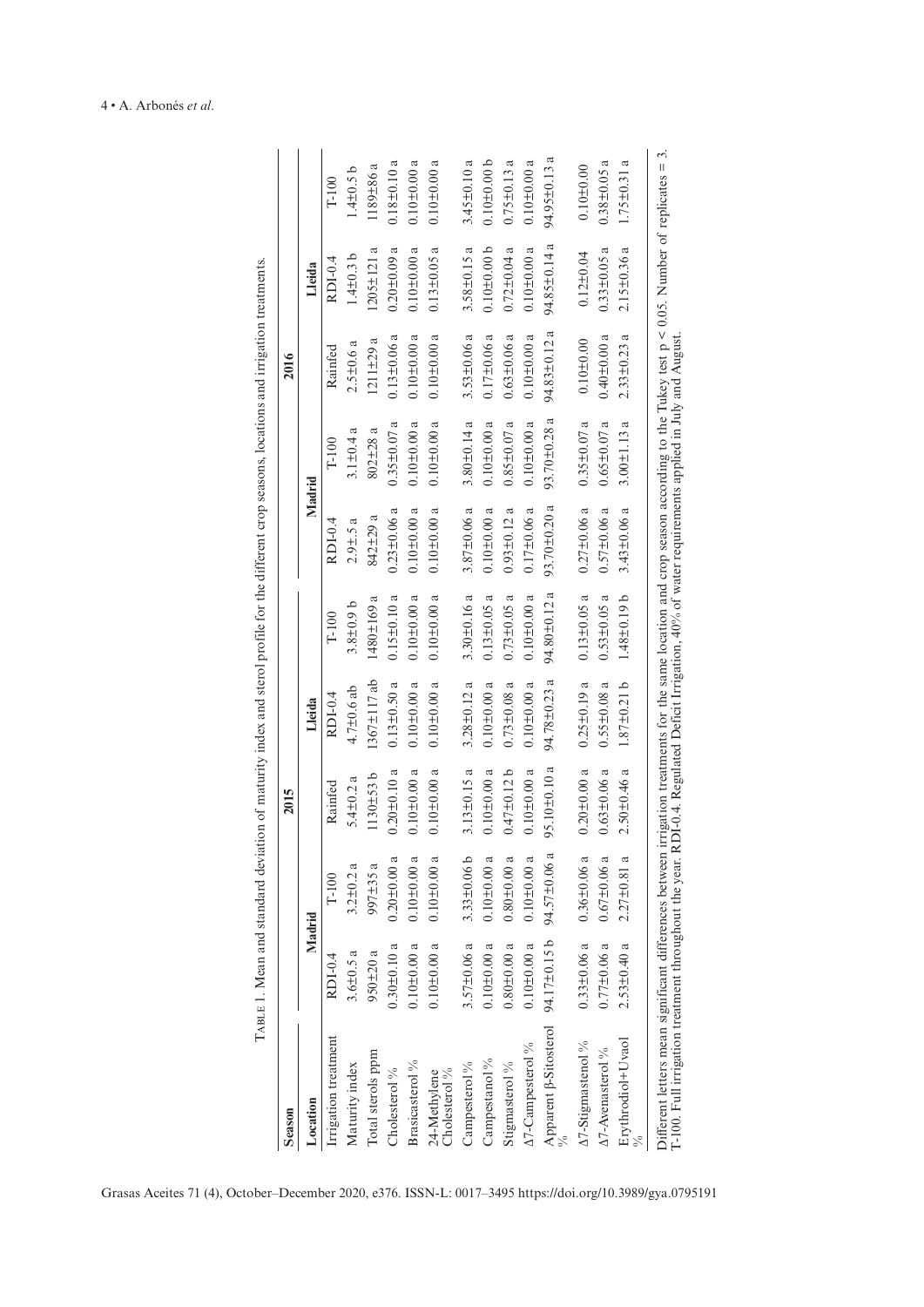|                                         |                 |                 | 2015            |                 |                 |       | 2016             |                  |
|-----------------------------------------|-----------------|-----------------|-----------------|-----------------|-----------------|-------|------------------|------------------|
| N dose                                  |                 | $\theta$        | 50              | 100             | $\Omega$        |       | 50               | 100              |
| K dose                                  | $\mathbf{0}$    | 100             | 100             | 100             | $\theta$        | 100   | 100              | 100              |
| Maturity index                          | $4.5 \pm 0.2$   | $3.2 \pm 0.9$   | $4.8 \pm 1.2$   | $4.5 \pm 0.9$   | $1.5 \pm 0.4$   | 0.8   | $1.9 \pm 0.5$    | $2.2 \pm 0.9$    |
| <b>Leaf nutrients</b>                   |                 |                 |                 |                 |                 |       |                  |                  |
| $N\%$                                   | $1.77 \pm 0.08$ | $1.82 \pm 0.13$ | $2.09 \pm 0.03$ | $2.12 \pm 0.06$ | $1.55 \pm 0.09$ | 1.54  | $2.37 \pm 0.09$  | $2.25 \pm 0.10$  |
| $P\%$                                   | $0.27 \pm 0.01$ | $0.26 \pm 0.02$ | $0.19 \pm 0.01$ | $0.19 \pm 0.01$ | $0.18 \pm 0.03$ | 0.18  | $0.18 \pm 0.02$  | $0.17 \pm 0.02$  |
| $K\%$                                   | $1.41 \pm 0.08$ | $1.54 \pm 0.10$ | $1.43 \pm 0.04$ | $1.38 \pm 0.04$ | $1.32 \pm 0.12$ | 1.45  | $1.36 \pm 0.05$  | $1.25 \pm 0.05$  |
| Sterol and triterpene dialcohol content |                 |                 |                 |                 |                 |       |                  |                  |
| Total sterols ppm                       | $1507 \pm 262$  | $1453 \pm 120$  | 1770±48         | 1748±18         | 1170±94         | 1245  | $1622 \pm 103$   | 1568±139         |
| Cholesterol %                           | $0.20 \pm 0.14$ | $0.10 \pm 0.00$ | $0.13 \pm 0.06$ | $0.10 \pm 0.00$ | $0.20 \pm 0.10$ | 0.10  | $0.17 \pm 0.06$  | $0.13 \pm 0.06$  |
| Brasicasterol%                          | $0.10 \pm 0.00$ | $0.10 \pm 0.00$ | $0.10 \pm 0.00$ | $0.10 \pm 0.00$ | $0.10 \pm 0.00$ | 0.10  | $0.10 \pm 0.00$  | $0.10 \pm 0.00$  |
| 24-Methylene cholesterol %              | $0.13 \pm 0.06$ | $0.10 \pm 0.00$ | $0.10 \pm 0.00$ | $0.10 \pm 0.00$ | $0.10 \pm 0.00$ | 0.10  | $0.10 \pm 0.00$  | $0.13 \pm 0.06$  |
| Campesterol %                           | $3.30 \pm 0.00$ | $3.30 \pm 0.28$ | $3.70 \pm 0.17$ | $3.53 \pm 0.12$ | $3.43 \pm 0.12$ | 3.50  | $3.77 \pm 0.06$  | $3.67 \pm 0.15$  |
| Campestanol %                           | $0.15 \pm 0.07$ | $0.10 \pm 0.00$ | $0.10 \pm 0.00$ | $0.10 \pm 0.00$ | $0.10 \pm 0.00$ | 0.10  | $0.10 \pm 0.00$  | $0.10 \pm 0.00$  |
| Stigmasterol %                          | $0.70 \pm 0.00$ | $0.75 \pm 0.07$ | $0.77 \pm 0.06$ | $0.80 \pm 0.10$ | $0.73 \pm 0.15$ | 0.80  | $0.80 \pm 0.00$  | $0.80 \pm 0.00$  |
| $\Delta$ 7-Campesterol %                | $0.10 \pm 0.00$ | $0.10 \pm 0.00$ | $0.13 \pm 0.06$ | $0.10 \pm 0.00$ | $0.10 \pm 0.00$ | 0.10  | $0.10 \pm 0.00$  | $0.10 \pm 0.00$  |
| Apparent $\beta$ -Sitosterol %          | 94.80±0.14      | 94.80±0.14      | 94.43±0.21      | 94.57±0.06      | 94.97±0.15      | 94.90 | $94.63 \pm 0.23$ | $94.80 \pm 0.10$ |
| $\Delta$ 7-Stigmastenol %               | $0.15 \pm 0.07$ | $0.10 \pm 0.00$ | $0.13 \pm 0.06$ | $0.13 \pm 0.06$ | $0.10 \pm 0.00$ | 0.10  | $0.10 \pm 0.00$  | $0.10 \pm 0.00$  |
| Δ7-Avenasterol%                         | $0.50 \pm 0.00$ | $0.55 \pm 0.07$ | $0.50 \pm 0.00$ | $0.53 \pm 0.06$ | $0.37 \pm 0.06$ | 0.40  | $0.30 \pm 0.00$  | $0.30 \pm 0.00$  |
| Erythrodiol+Uvaol %                     | $1.60 \pm 0.00$ | $1.35 \pm 0.21$ | $1.23 \pm 0.12$ | $1.33 \pm 0.12$ | $1.70 \pm 0.36$ | 1.90  | $1.03 \pm 0.12$  | $1.43 \pm 0.23$  |

Table 2. Mean and standard deviation of maturity index, leaf macronutrients and sterol profile for the different crop seasons and fertilization doses. Lleida. Years 2015-2016.

N=0, 50 and 100 kg of Nitrogen·ha<sup>-1</sup>·year<sup>-1</sup>  $K=0$  and 100 kg of Potassium ha<sup>-1</sup> year-

Number of replicates = 3.

significant differences between the application of  $50 \text{ kg} \cdot \text{ha}^{-1}$  and  $100 \text{ kg} \cdot \text{ha}^{-1}$  of N. The campesterol content was 6-10% higher in the treatments with N application than the N-0 treatment. There were no variations in the other sterol compositions.

The application of N decreased the percentage of erythrodiol + uvaol compared to the N-0 treatment, with no significant differences among N treatments.

The application of potassium had no effect on the studied variables.

The oils had a significantly higher total sterol content in 2015 than in 2016. There were significant differences between years in the apparent β-sitosterol and  $\Delta$ 7-Avenasterol values, with the first increasing and the second decreasing in 2016. No differences between years were obtained for the other sterols or the erythrodiol + uvaol values.

Due to the important effect that N had on total sterol contents and on erythrodiol + uvaol percentages, correlations were found between leaf N and these parameters. A strong positive linear correlation  $(\mathbf{R}^2 = 0.76)$  was obtained between total sterol content and the percentage of leaf N (Figure 1). The correlation between the leaf N and erythrodiol + uvaol values showed the opposite trend  $(R^2 = 0.53)$ (Figure 2).

#### **4. DISCUSSION**

No significant differences were obtained in the maturity index among fertilization treatments within the same year. The total sterol content was higher in 2015, possibly due to a higher maturity index at harvest, in accordance with other works in which higher total sterols were obtained as the maturation status progressed (León *et al*., 2015), slowing down on the final dates (Fernández-Cuesta *et al*., 2013).

## **4.1. Effect of irrigation on sterols and triterpene dialcohols**

The results of the response of the irrigation treatments are in agreement with those of Berenguer *et al*., (2006) in a super-intensive trial of Arbequina in California. They observed an increase in total sterols with irrigation between the extreme treatments, but not in the intermediate situations. This concurs with the findings of the present study in which differences were found between the T-100 and the rain-fed orchard in Lleida in 2015, a very dry year with only 13.4 mm rainfall in September and October, which was much lower than the average. However, our findings differ from the results of an Arbequina trial in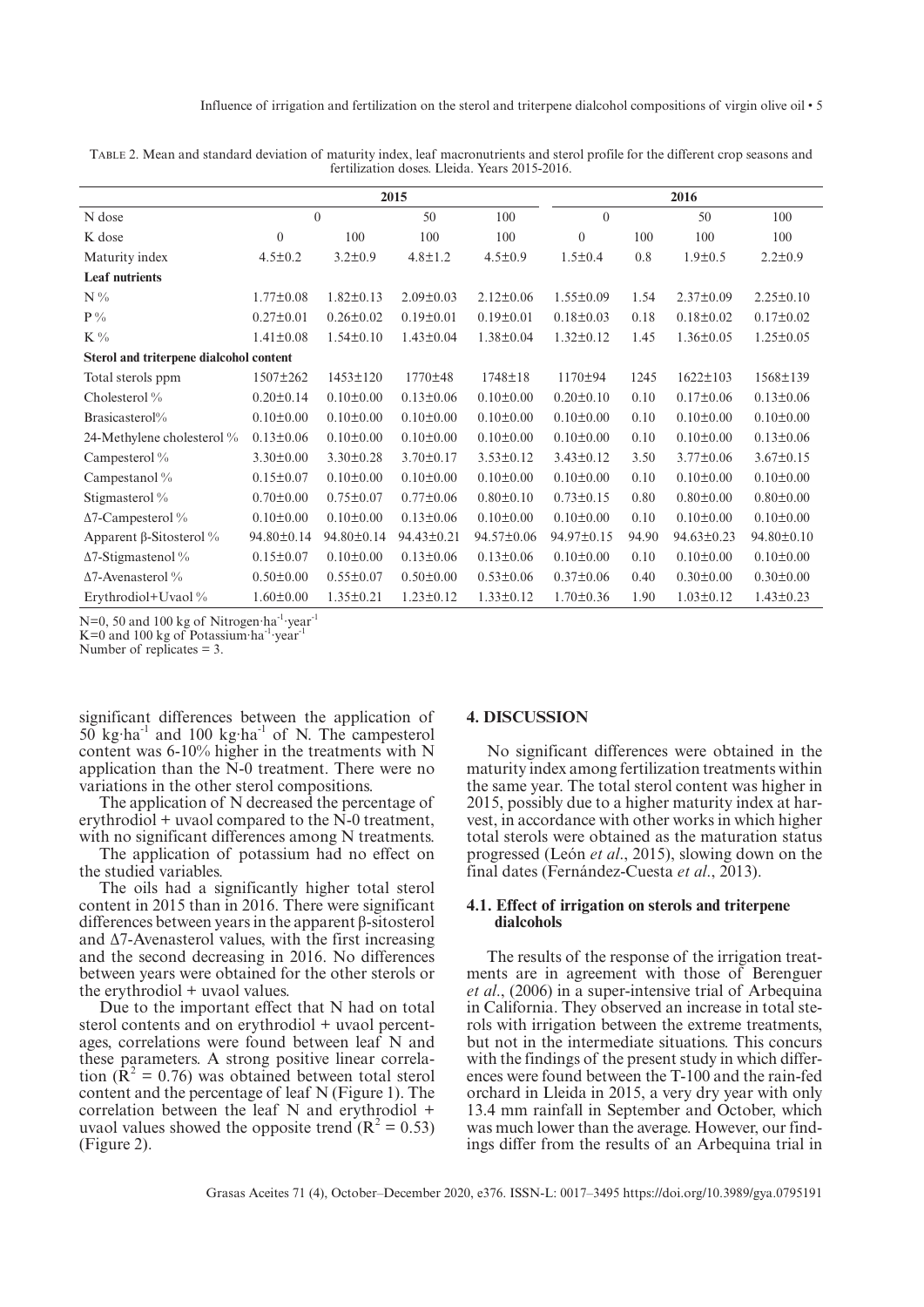|                                                                                                                                                                                                                                                                            |          | Significance |      |                   | Z                 |                   |                   | ×                 | Year                                                                                                                       |                   |
|----------------------------------------------------------------------------------------------------------------------------------------------------------------------------------------------------------------------------------------------------------------------------|----------|--------------|------|-------------------|-------------------|-------------------|-------------------|-------------------|----------------------------------------------------------------------------------------------------------------------------|-------------------|
| Factor                                                                                                                                                                                                                                                                     | Z        | ×            | Year |                   | $\overline{50}$   | $\approx$         |                   | $\mathbf{e}$      | 2015                                                                                                                       | 2016              |
| $\Xi$                                                                                                                                                                                                                                                                      | Ž        | ž            | ***  | $2.5 \pm 0.3$ a   | $3.3 \pm 0.3$ a   | $3.4 \pm 0.3$ a   | $2.9 \pm 0.4$ a   | $2.9 + 0.2a$      | $4.2 \pm 0.3$ a                                                                                                            | $1.6 + 0.3$ b     |
| Total sterols ppm                                                                                                                                                                                                                                                          | $**\ast$ | Ž            | $*$  | $1344 \pm 45$ b   | $1696 \pm 48$ a   | $1658 \pm 48$ a   | $1338 + 54a$      | $1568 \pm 33$ a   | $1619 \pm 38a$                                                                                                             | $1401 \pm 42$ b   |
| Cholesterol %                                                                                                                                                                                                                                                              | Ž        | Ž            | ž    | $0.15 \pm 0.03$ a | $0.15 \pm 0.03a$  | $0.12 \pm 0.03$ a | $0.20 \pm 0.03a$  | $0.12 \pm 0.02a$  | $0.13 \pm 0.02a$                                                                                                           | $0.15 \pm 0.03a$  |
| Brasica<br>sterol $\%$                                                                                                                                                                                                                                                     | Ž        | ž            | ž    | $0.10 \pm 0.00$ a | $0.10 + 0.00$ a   | $0.10 + 0.00$ a   | $0.10 \pm 0.00$ a | $0.10 \pm 0.00$ a | $0.10 + 0.00$ a                                                                                                            | $0.10 \pm 0.00$ a |
| 24-Methylene cholesterol %                                                                                                                                                                                                                                                 | Ž        | ž            | ž    | $0.10 \pm 0.01$ a | $0.10 + 0.01$ a   | $0.12 \pm 0.01$ a | $0.10 \pm 0.01$ a | $0.11 \pm 0.01$ a | $0.10 + 0.01 a$                                                                                                            | $0.11 \pm 0.01$ a |
| Campesterol <sup>9</sup> %                                                                                                                                                                                                                                                 |          | ž            | Ž    | $3.38 + 0.06$ b   | $3.73 \pm 0.06$ a | $3.60 \pm 0.06$ a | $3.37 \pm 0.07$ a | $3.58 \pm 0.04$ a | $3.46 \pm 0.05$ a                                                                                                          | $3.59 \pm 0.05$ a |
| Campestanol <sup>9</sup> %                                                                                                                                                                                                                                                 | Ž        | ž            | Ž    | $0.11 \pm 0.01$ a | $0.10 + 0.01 a$   | $0.10 \pm 0.01$ a | $0.13 \pm 0.01$ a | $0.10 \pm 0.01$ a | $0.11 \pm 0.01$ a                                                                                                          | $0.10 \pm 0.01$ a |
| Stigmasterol %                                                                                                                                                                                                                                                             | Ž        | Ž            | ž    | $0.75 \pm 0.03$ a | $0.78 + 0.03$ a   | $0.80 \pm 0.03$ a | $0.72 \pm 0.04$ a | $0.79 \pm 0.02$ a | $0.76 \pm 0.03$ a                                                                                                          | $0.78 + 0.03$ a   |
| A7-Campesterol %                                                                                                                                                                                                                                                           | Ž        |              | ž    | $0.10 \pm 0.01$ a | $0.12 \pm 0.01$ a | $0.10 + 0.01$ a   | $0.10 \pm 0.01$ a | $0.11 \pm 0.01$ a | $0.11 \pm 0.01$ a                                                                                                          | $0.10 + 0.01$ a   |
| Apparent $\beta$ -Sitosterol %                                                                                                                                                                                                                                             | Ž        | ž            |      | 94.87±0.06 a      | 94.53±0.07 a      | 94.68±0.07 a      | 94.88±0.07 a      | 94.69±0.05 a      | 94.65±0.05 b                                                                                                               | 94.83±0.06 a      |
| $\Delta$ 7-Stigmastenol %                                                                                                                                                                                                                                                  | Ž        | ž            |      | $0.11 \pm 0.02$ a | $0.12 \pm 0.02$ a | $0.12 \pm 0.02$ a | $0.13 \pm 0.02$ a | $0.11 \pm 0.01$ a | $0.13 \pm 0.01$ a                                                                                                          | $0.10 + 0.01$ a   |
| A7-Avenasterol %                                                                                                                                                                                                                                                           | Ž        | ž            | ***  | $0.45 \pm 0.02$ a | $0.40 \pm 0.02$ a | $0.42 \pm 0.02$ a | $0.43 \pm 0.02$ a | $0.43 \pm 0.01$ a | $0.52 \pm 0.01$ a                                                                                                          | $0.34 \pm 0.01$ b |
| Erythrodiol+Uvaol %                                                                                                                                                                                                                                                        |          | Ž            | Ž    | $1.64 \pm 0.08$ a | $1.13 \pm 0.08$ b | $1.38 \pm 0.08$ b | $1.65 \pm 0.10$ a | $1.38 \pm 0.06$ a | $1.38 \pm 0.07$ a                                                                                                          | $1.52 \pm 0.07$ a |
| significant differences between levels of the same factor. Number of replicates $= 3$ .<br>Significant differences: Ns not significant, $* p < 0.05$ ,<br>$N=0$ , 50 and 100 kg of Nitrogen ha 'year'<br>$K=0$ and 100 kg of Potassium ha <sup>-1</sup> year <sup>-1</sup> |          |              |      |                   |                   |                   |                   |                   | ** p < 0.01. *** p < 0.001. There were not significant interactions between the analyzed variables. Different letters mean |                   |

Grasas Aceites 71 (4), October–December 2020, e376. ISSN-L: 0017–3495 <https://doi.org/10.3989/gya.0795191>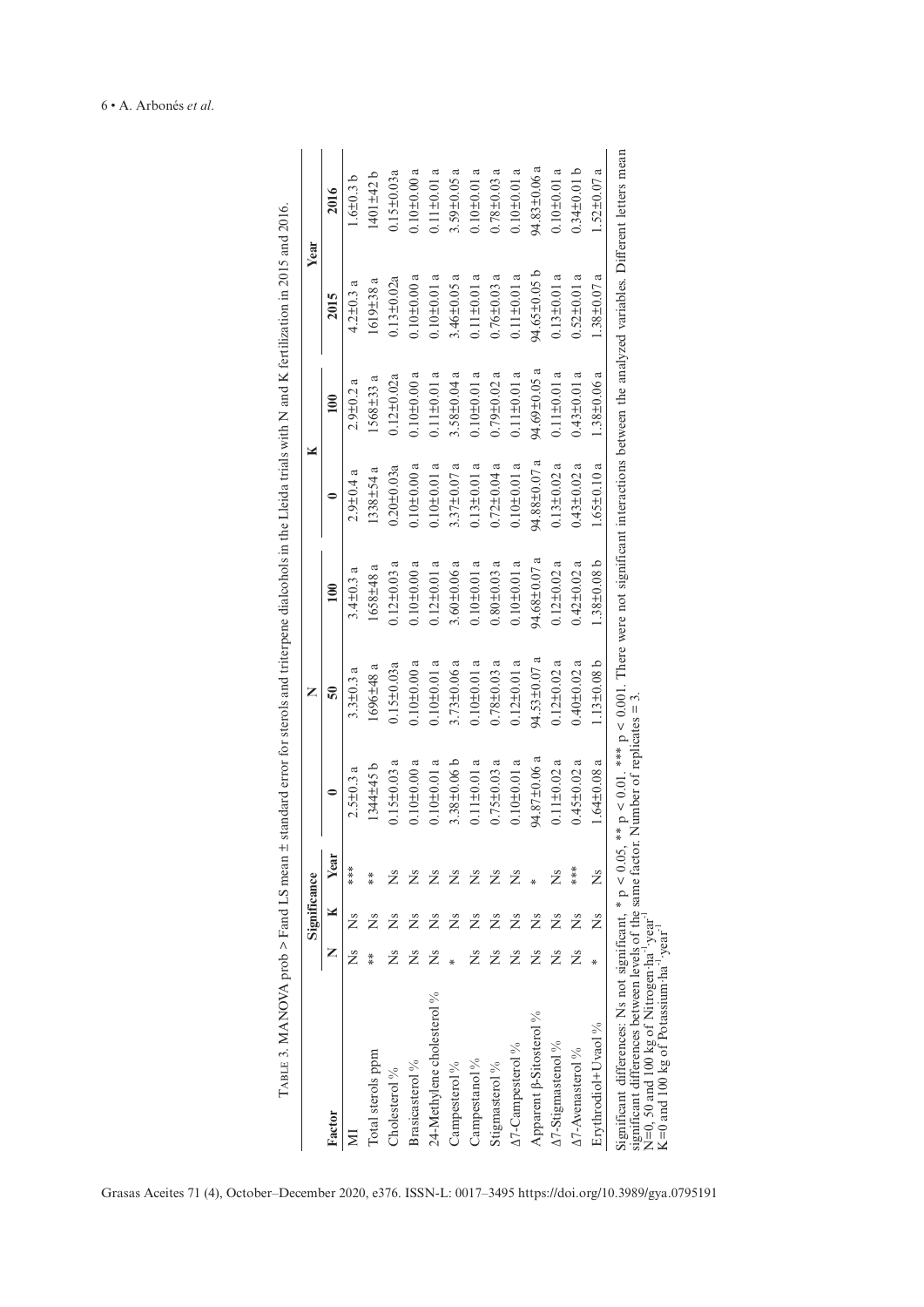Influence of irrigation and fertilization on the sterol and triterpene dialcohol compositions of virgin olive oil • 7



FIGURE 1. Linear regression between leaf N content and total sterols ( $R^2 = 0.76$ ) considering all test samples in both campaigns. Number of replicates = 3.



FIGURE 2. Linear regression between leaf N content and triterpene dialcohols ( $R^2 = 0.53$ ) considering all test samples in both campaigns. Number of replicates = 3.

Aragón in which it was concluded that irrigation treatments did not affect total sterol content or its composition (Faci *et al*., 2002). Vita Serman *et al*., (2011) also failed to find a clear relationship between total sterols and the level of water stress. In contrast, Fernández Silva *et al*., (2013) and Stefanoudaki *et al*., (2001) observed that total sterols decreased with irrigation in the Cobrançosa and Koroneiki varieties, respectively. In general, there was no consistent trend between years and locations for any of the compounds studied in relation to irrigation.

Regarding the sterol profile, the decrease in campesterol with the increase in irrigation in Madrid in 2015 was consistent with that observed by

Berenguer *et al*., (2006), which, if confirmed, could be positive for varieties that are at the regulatory limit of content in campesterol. The most important quantitative component in the group of sterols is β-sitosterol, which together with Δ-5-avenasterol and other minor sterols (chelosterol, sitostanol, Δ-5,24-stigmastedienol and Δ-5,23-stigmastedienol), are the components of apparent β-sitosterol, and by regulation, should be greater than 93% in virgin olive oils.

In 2015, oil from rainfed treatments had a lower content of stigmasterol compared to the irrigation treatments, with the same trend observed in 2016. Although the increase in this phytosterol is not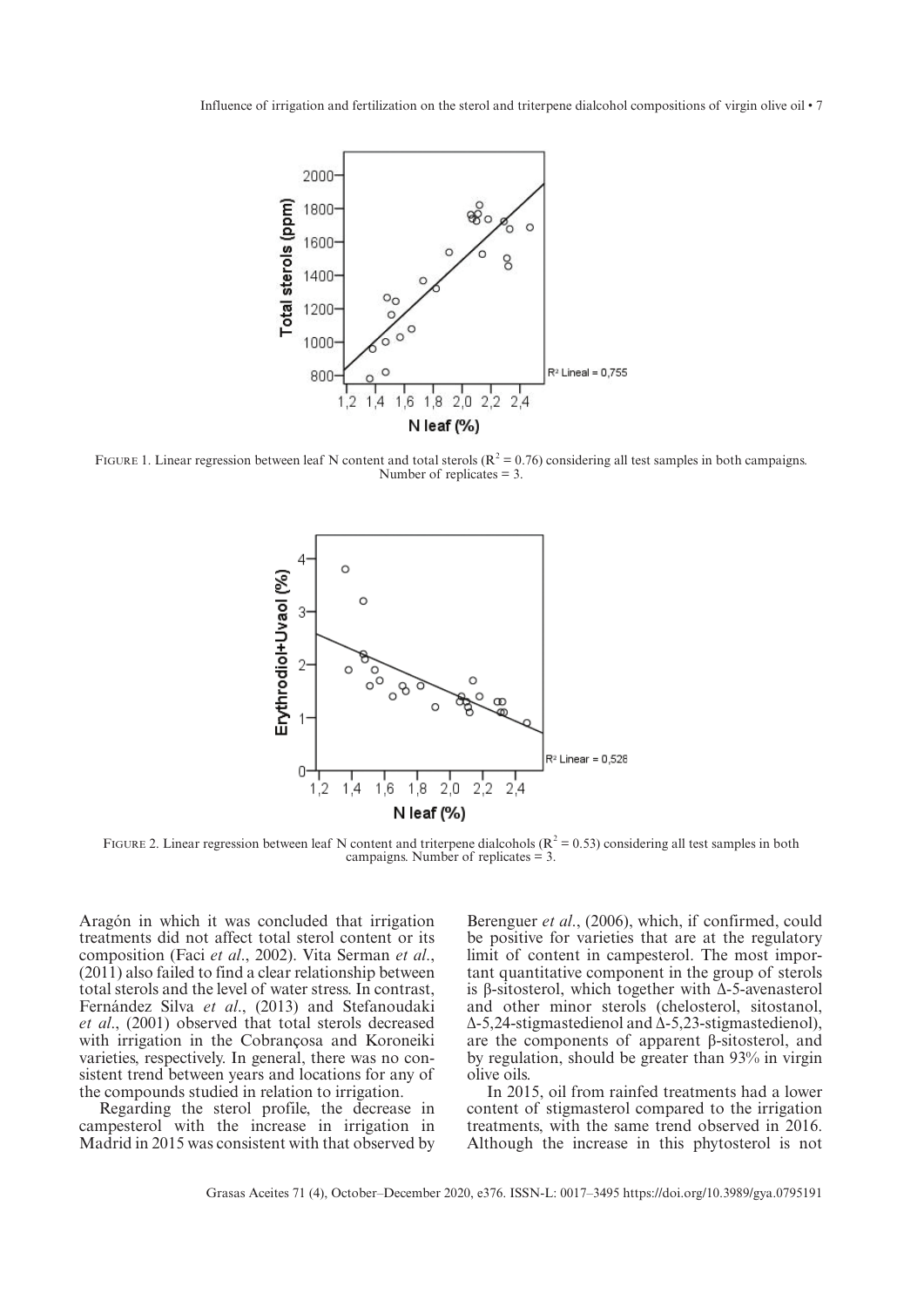positive, that values would be widely within the more restrictive international regulations. These results are in agreement with those reported by Fernandes-Silva *et al*., (2013) in northeast Portugal, with an average annual rainfall of 520 mm. Although campestanol showed a significant decrease in the rainfed treatment in 2016, the opposite trend was observed in the previous year and so the results were inconclusive. In a trial with the Carolea variety in southern Italy (annual rainfall of 480 mm), which compared high deficit irrigation, only 80 mm of irrigation water applied, and rainfed conditions, decreases in the content of campesterol, apparent β-sitosterol and Δ-5-avenasterol were observed in the irrigated treatment (Inglese *et al*., 1996).

In the Lleida trial, oil from rainfed trees had significantly more triterpene dialcohols than the irrigated ones in 2015, a particularly dry year. Similarly, Berenguer *et al*., (2006) observed a decrease in the erythrodiol content with increasing irrigation in the most extreme treatments of 15% ETc and 107% ETc.

This inconsistency of results between years for sterol contents, as also pointed out in other studies (Berenguer *et al*., 2006), shows that other variables may be more relevant than water stress for these parameters.

## **4.2. Effect of fertilization on sterol and triterpenic dialcohol contents**

The application of different N or K doses did not affect the maturity index between treatments within each year. Total sterols increased significantly with the application of N. This relationship was not observed by Jordão *et al*., (2010) in a rainfed trial with the Verdeal Transmontana variety in Mirandela Portugal (annual rainfall ranged from 265-769 mm during the trial) or by Tekaya *et al*., (2013) in a trial with foliar applications of fertilizers under irrigation in Tunisia (400 mm of annual rainfall) with the Picholine variety. In the present work, an increase was also observed in campesterol with the application of N, without exceeding the regulatory limit, something that was not found in the work of Tekaya *et al*., (2013). However, this group reported an increase in apparent β-sitosterol for the treatment with urea in addition to boron, magnesium, manganese and sulfur with respect to the untreated control, and a reduction in the erythrodiol+uvaol content in the urea treatment with trace elements compared to the untreated control. The nitrogen fertilizer increased the content of total sterols and this was essential for all olive oils, especially for varieties in which genuine oils fall outside regulation limits.

Although in all the treatments of the Lleida trial the leaf N values were within the range of sufficiency of 1.5-2.5%, the increase in N fertilization doses increased total sterols by 25% and decreased

erythrodiol+uvaol content in the Arbequina variety by 23%. The influence of irrigation level on the nutritional status of olive trees seemed to depend strongly on the variety. This raises the question of whether the reference values used today can be applied indiscriminately to all varieties, especially in intensive irrigated plantations (Zipori *et al*., 2015).

In the correlation of leaf N with total sterols in the Madrid and Lleida trials, a linear increase in total sterol content was obtained with leaf N content. It was also observed that the sterol content could be lower than  $1000 \text{ mg} \cdot \text{kg}^{-1}$  for leaf N content below 1.5% in the Arbequina variety (Fig.1), which in this case is below the minimum level required in the Commission Delegated Regulation (EU) 2016/2095.

A negative correlation was obtained between triterpenic dialcohols (erythrodiol+uvaol) and leaf N content, although in this case the levels were within those established for EVOOs (less than 4.5%).

The correct N fertilization management of varieties with low levels of total sterols or high percentages of triterpene dialcohols could ensure that the resulting oils do not exceed the limits established in EVOO regulations.

The application of K fertilizer in the K-100 treatment had no effect on the maturity index when compared to the untreated control in either 2015 or 2016. The application of K in Arbequina with leaf levels higher than 1.2% had no effect on sterol or triterpene dialcohol contents. In this respect, Erel *et al*., (2013, 2018) also concluded that the application of K fertilizer had a negligible effect on oil quality.

## **5. CONCLUSIONS**

The effect of N fertilization on the content and profile of sterols and triterpene dialcohols in extra virgin olive oils was more evident than the effect of irrigation. Fertilization with K did not affect these compounds under the conditions of this study.

The application of N increased total sterol content in the oils, with a linear correlation obtained between leaf N content of the olive trees and total sterol content of the oils. Virgin olive oils obtained from Arbequina trees with a leaf N content below the 1.5% threshold could have a total sterol content lower than the legal limit of  $1000$  mg·kg<sup>-1</sup>. The application of N reduced triterpene dialcohol erythrodiol+uvaol content regardless of the applied dose, with a linear correlation also obtained between these variables. In this case, a low leaf N content did not imply that the erythrodiol+uvaol content should be higher than the threshold limit established in the corresponding regulations.

An irrigation effect was observed mainly in 2015, a dry year, especially at the time of oil synthesis.

The results of this work are of relevance considering that nutritional or water stress problems in the olive grove could lead to the resulting EVOOs